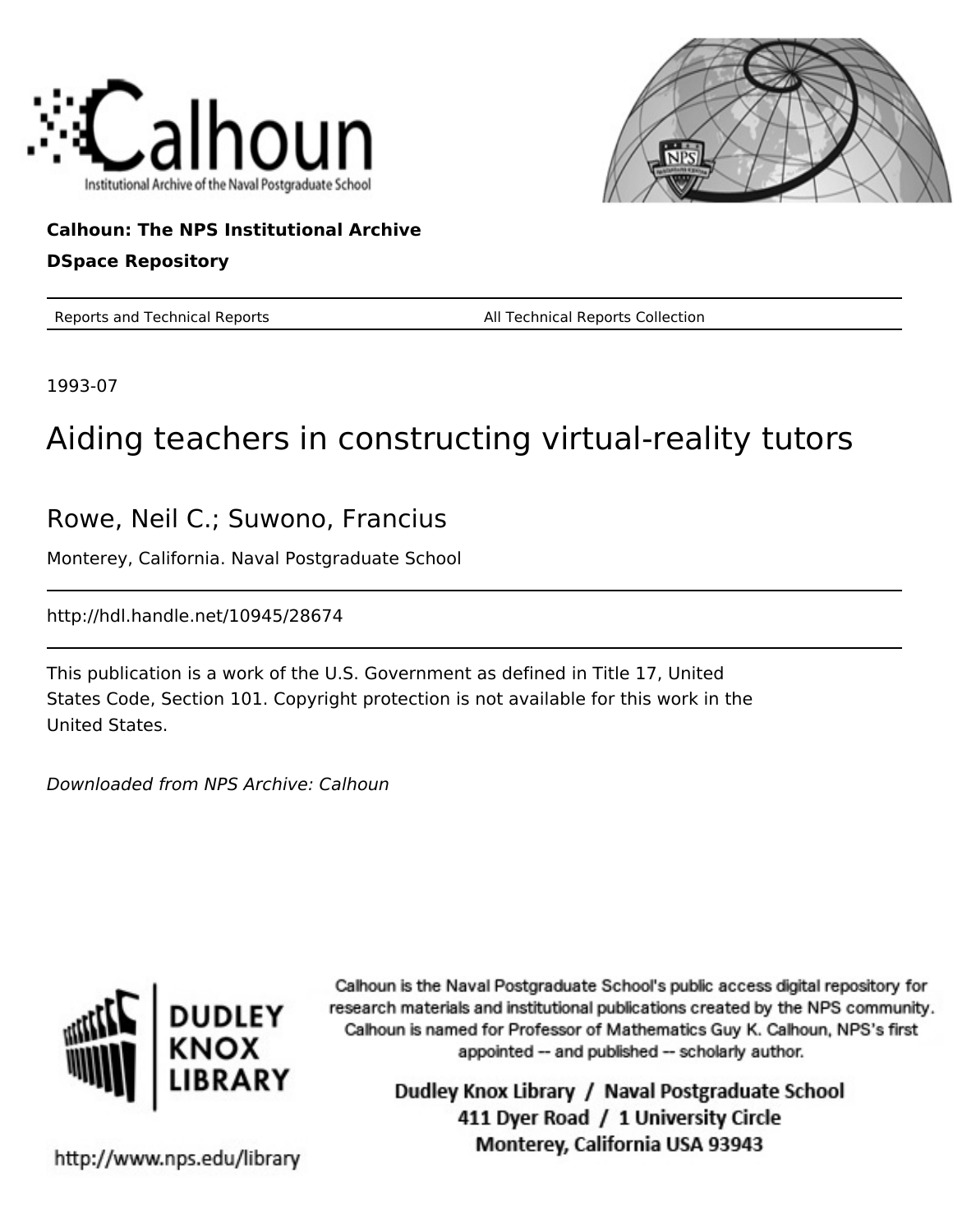NPSCS-93-008

# NAVAL POSTGRADUATE SCHOOL Monterey, California



Aiding Teachers in Constructing Virtual-Reality Tutors

Neil C. Rowe & Francius Suwono

July 1993

TECHNICAL REPORT

October 1, 1992 to July 1993

Approved for public release; distribution is unlimited.

Prepared for:

Naval Postgraduate School Monterey, California 93943

FedDocs D 208.14/2 NPS-CS-93-008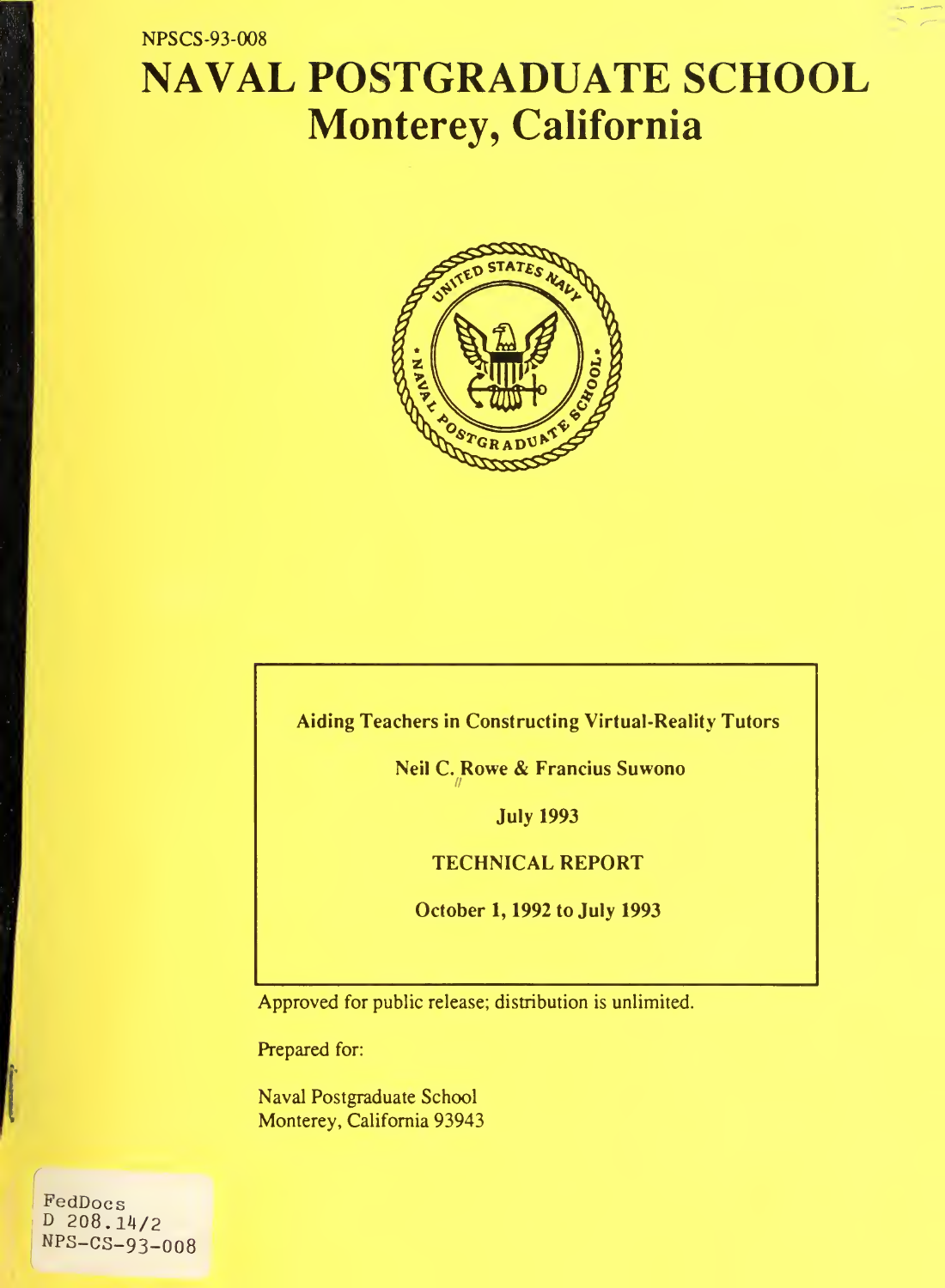## NAVAL POSTGRADUATE SCHOOL

### Monterey, California

# REAR ADMIRAL T. A. MERCER HARRISON SHULL Superintendent Provost

 $106.142$ 

 $\mathbf{v} = \mathbf{v} \cdot \mathbf{u}$ 

 $\overline{\phantom{0}}$ 

This report was prepared with research funded by the Naval Research Funds provided by the Naval Postgraduate School.

Reproduction of all or part of this report is authorized.

This report was prepared by:

YUTAKA KANAYAMA **PAUL MARTO** Associate Chairman for Dean of Research Research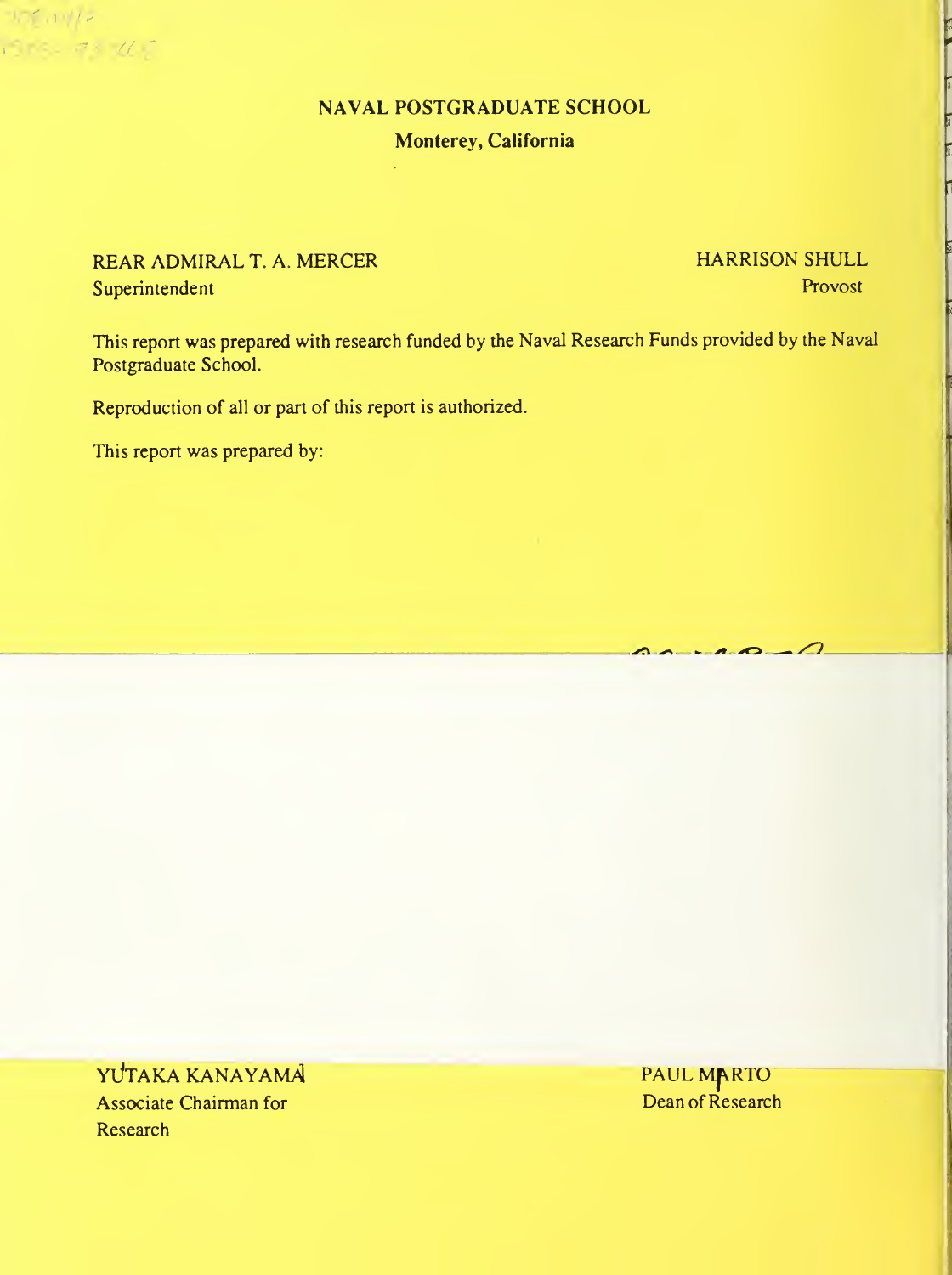| <b>PURITY CLASSIFICATION OF THIS PAGE</b>                                                                                                                                                                                                                                                                                                                                                                                                                                                                                                                                                                                                                                                                                                                                                                                                                                                                                                                                                                                       |                                                                                                                                                                |                                                                                                                                                                                                                                                                        |                                                       | <b>DUDLEY KNOX LIBRARY</b> |                                          |
|---------------------------------------------------------------------------------------------------------------------------------------------------------------------------------------------------------------------------------------------------------------------------------------------------------------------------------------------------------------------------------------------------------------------------------------------------------------------------------------------------------------------------------------------------------------------------------------------------------------------------------------------------------------------------------------------------------------------------------------------------------------------------------------------------------------------------------------------------------------------------------------------------------------------------------------------------------------------------------------------------------------------------------|----------------------------------------------------------------------------------------------------------------------------------------------------------------|------------------------------------------------------------------------------------------------------------------------------------------------------------------------------------------------------------------------------------------------------------------------|-------------------------------------------------------|----------------------------|------------------------------------------|
|                                                                                                                                                                                                                                                                                                                                                                                                                                                                                                                                                                                                                                                                                                                                                                                                                                                                                                                                                                                                                                 | <b>REPORT DOCUMENTATION PAGE</b>                                                                                                                               |                                                                                                                                                                                                                                                                        |                                                       | MONTEREY CA 93943-5101     | NAVAL POSTGRADUATE SUN R                 |
| <b>TREPORT SECURITY CLASSIFICATION</b><br><b>UNCLASSIFIED</b>                                                                                                                                                                                                                                                                                                                                                                                                                                                                                                                                                                                                                                                                                                                                                                                                                                                                                                                                                                   |                                                                                                                                                                | <b>15. RESTRICTIVE MARKINGS</b>                                                                                                                                                                                                                                        |                                                       |                            |                                          |
| ISECURITY CLASSIFICATION AUTHORITY                                                                                                                                                                                                                                                                                                                                                                                                                                                                                                                                                                                                                                                                                                                                                                                                                                                                                                                                                                                              |                                                                                                                                                                | <b>BEOIS 1:13U TONZVALEABIE IN OF REPORT</b>                                                                                                                                                                                                                           |                                                       |                            |                                          |
| <b>5. DECLASSIFICATION/DOWNGRADING SCHEDULE</b>                                                                                                                                                                                                                                                                                                                                                                                                                                                                                                                                                                                                                                                                                                                                                                                                                                                                                                                                                                                 |                                                                                                                                                                | Approved for public release;<br>distribution is unlimited                                                                                                                                                                                                              |                                                       |                            |                                          |
| PERFORMING ORGANIZATION REPORT NUMBER(S)<br><b>NPSCS-93-008</b>                                                                                                                                                                                                                                                                                                                                                                                                                                                                                                                                                                                                                                                                                                                                                                                                                                                                                                                                                                 |                                                                                                                                                                | 5. MONITORING ORGANIZATION REPORT NUMBER(S)<br>Naval Postgraduate School                                                                                                                                                                                               |                                                       |                            |                                          |
| a. NAME OF PERFORMING ORGANIZATION<br>Computer Science Dept.<br>Naval Postgraduate School                                                                                                                                                                                                                                                                                                                                                                                                                                                                                                                                                                                                                                                                                                                                                                                                                                                                                                                                       | 6b. OFFICE SYMBOL<br>(if applicable)<br>CS                                                                                                                     | 7a. NAME OF MONITORING ORGANIZATION<br><b>ONR</b>                                                                                                                                                                                                                      |                                                       |                            |                                          |
| c. ADDRESS (City, State, and ZIP Code)<br>Monterey, CA 93943                                                                                                                                                                                                                                                                                                                                                                                                                                                                                                                                                                                                                                                                                                                                                                                                                                                                                                                                                                    |                                                                                                                                                                | 7b. ADDRESS (City, State, and ZIP Code)<br>San Diego, CA                                                                                                                                                                                                               |                                                       |                            |                                          |
| a. NAME OF FUNDING/SPONSORING<br>Naval Postgraduate School                                                                                                                                                                                                                                                                                                                                                                                                                                                                                                                                                                                                                                                                                                                                                                                                                                                                                                                                                                      | 85. OFFICE SYMBOL<br>(if applicable)<br><b>NPS</b>                                                                                                             | <b>Conservation from the conservation of the conservation of the conservation of the conservation of the conservation of the conservation of the conservation of the conservation of the conservation of the conservation of the</b><br>DARPA 13 Project under AO 8939 |                                                       |                            |                                          |
| c. ADDRESS (City, State, and ZIP Code)<br>Monterey, CA 93943                                                                                                                                                                                                                                                                                                                                                                                                                                                                                                                                                                                                                                                                                                                                                                                                                                                                                                                                                                    |                                                                                                                                                                | PROGRAM<br>ELEMENT NO.                                                                                                                                                                                                                                                 | <b>10 SOURCE OF FUNDING NUMBERS</b><br>PROJECT<br>NO. | <b>TASK</b><br>NO.         | <b>WORK UNIT</b><br><b>ACCESSION NO.</b> |
| Neil C. Rowe & Francius Suwono<br>135. TIME COVERED<br><b>13a. TYPE OF REPORT</b><br><b>FROM 9210</b><br>Interim<br>16. SUPPLEMENTARY NOTATION                                                                                                                                                                                                                                                                                                                                                                                                                                                                                                                                                                                                                                                                                                                                                                                                                                                                                  | 9307<br>TO                                                                                                                                                     | 14. DATE OF REPORT (Year, Month, Day)<br>930719                                                                                                                                                                                                                        |                                                       | <b>15. PAGE</b>            | COUNT                                    |
| 18. SUBJECT TERMS (Continue on reverse if necessary and identify by block number)<br>17.<br><b>COSATI CODES</b>                                                                                                                                                                                                                                                                                                                                                                                                                                                                                                                                                                                                                                                                                                                                                                                                                                                                                                                 |                                                                                                                                                                |                                                                                                                                                                                                                                                                        |                                                       |                            |                                          |
| <b>GROUP</b><br>SUB-GROUP<br><b>FIELD</b>                                                                                                                                                                                                                                                                                                                                                                                                                                                                                                                                                                                                                                                                                                                                                                                                                                                                                                                                                                                       | tutoring, computer-aided instruction, means-ends analysis, heuristic<br>search, virtual reality, Prolog, reactive environments, declarative specifica-<br>tion |                                                                                                                                                                                                                                                                        |                                                       |                            |                                          |
| 19. ABSTRACT (Continue on reverse if necessary and identify by block number)<br>Teachers need different tools for constructing virtual realities than do professional programmers. Teachers build-<br>ing tutoring environments need only and should only provide declarative and nonquantitative specification of the<br>application, as such information is sufficient to build powerful prototypes or even products when exploited prop-<br>erly. We describe our METUTOR tutor-generation system for sequential-action skills, which uses means-ends<br>analysis on a teacher's declarative specification of a set of actions. METUTOR asks the teacher to specify condi-<br>tions for recommending actions, preconditions of actions, and expected and random consequences of actions.<br>METUTOR also asks the teacher to associate pictorial and/or aural representations with facts, and to specify how<br>and when to use them. METUTOR provides facilities for automatic resolution of interactions and conflicts be- |                                                                                                                                                                |                                                                                                                                                                                                                                                                        |                                                       |                            |                                          |
| tween media objects. We show examples from a firefighting tutor and a pilot's emergency tutor.                                                                                                                                                                                                                                                                                                                                                                                                                                                                                                                                                                                                                                                                                                                                                                                                                                                                                                                                  |                                                                                                                                                                |                                                                                                                                                                                                                                                                        |                                                       |                            |                                          |

| DD FORM 1473, 84 MAR                                                                                   | 83 APR edition may be used until exhausted |                                                                      | SECURITY CLASSIFICATION OF THIS PAGE |
|--------------------------------------------------------------------------------------------------------|--------------------------------------------|----------------------------------------------------------------------|--------------------------------------|
| 22a. NAME OF RESPONSIBLE INDIVIDUAL<br>Neil C. Rowe                                                    |                                            | 226. TELEPHONE (Include Area Code) 22c. OFFICE SYMBOL (408) 656-2462 |                                      |
| 2009 DISMENEUM MONAVAUSAEUM MOETAESMEVOLS<br>$\sqrt{X}$ UNCLASSIFIED/UNLIMITED $\sqrt{Y}$ SAME AS RPT. | $\Box$ DTIC USERS $\Box$                   | <b>F21 A:S1:MOTSECU:INYCLSSECONOM</b><br>UNCLASSIFIED                |                                      |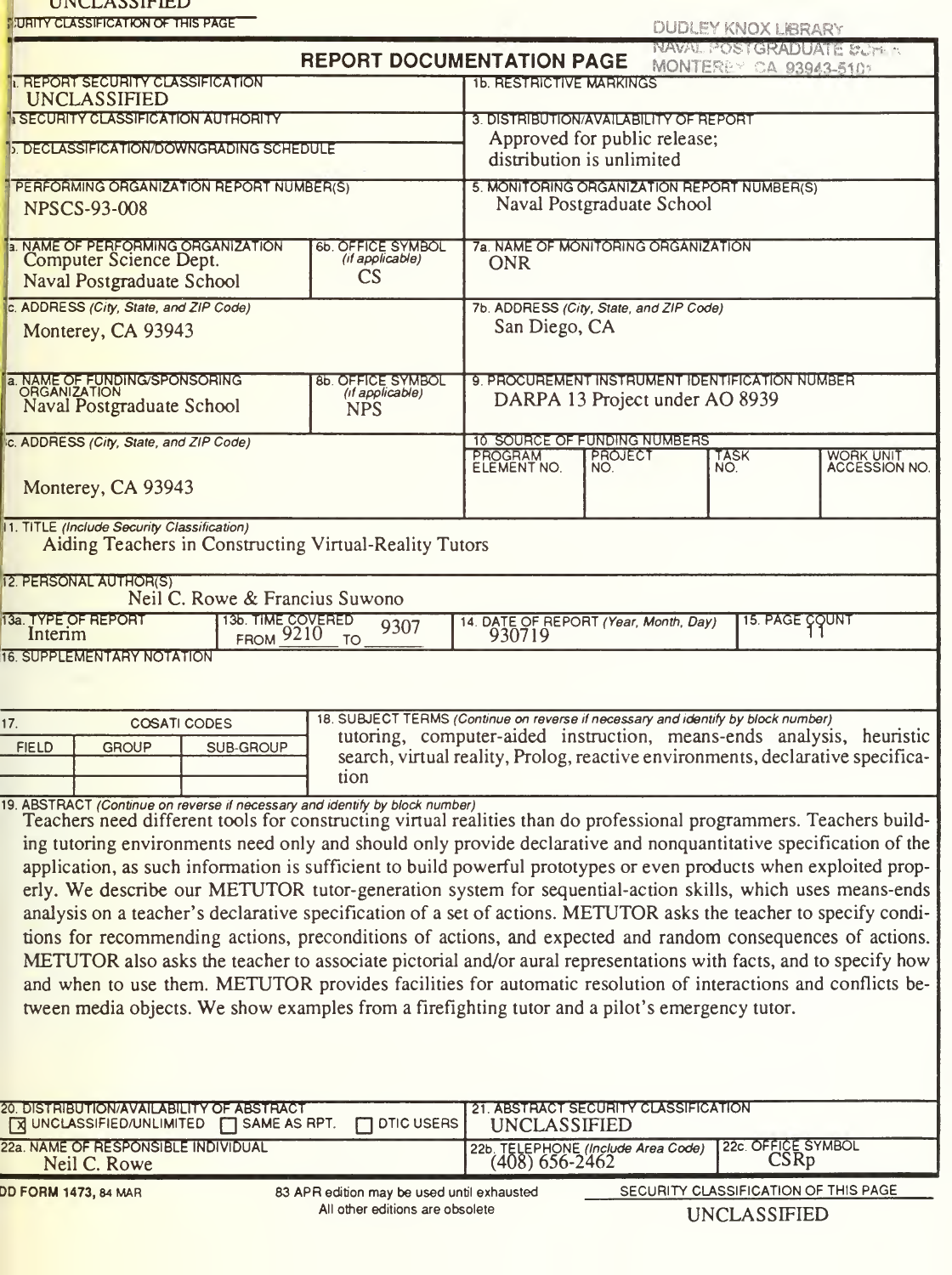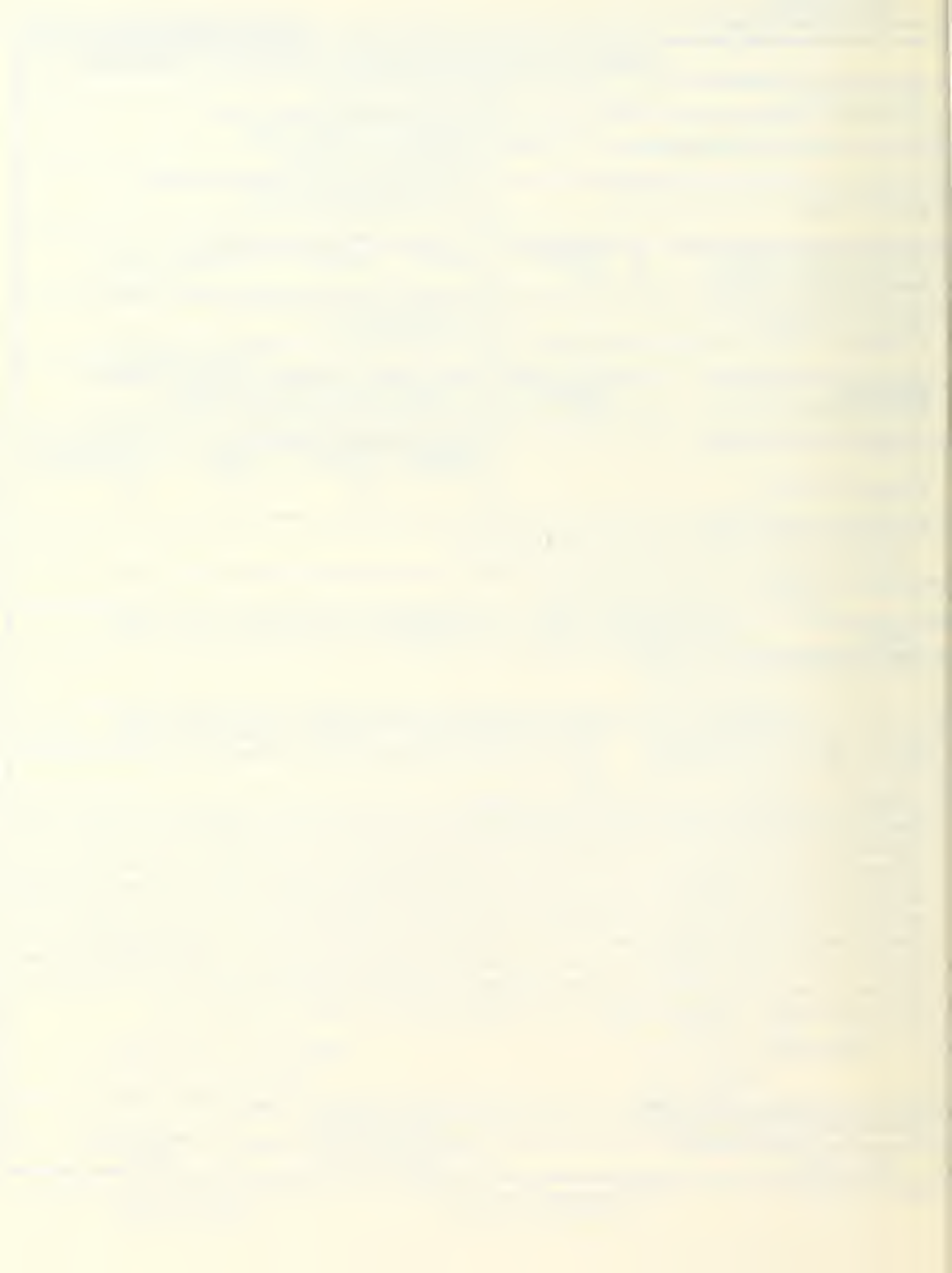## Aiding Teachers in Constructing Virtual-Reality Tutors

Neil C. Rowe and Francius Suwono Department of Computer Science Code CS/Rp, U. S. Naval Postgraduate School Monterey, CA USA 93943 rowe@cs.nps.navy.mil

#### Abstract

Teachers need different tools for constructing virtual realities than do professional programmers. Teachers building tutoring environments need only and should only provide declarative and nonquantitative specification of the application, as such information is sufficient to build powerful prototypes or even products when exploited properly. We describe our METU-TOR tutor-generation system for sequentialaction skills, which uses means-ends analysis on a teachers' <sup>s</sup> declarative specification of a set of actions. METUTOR asks the teacher to specify conditions for recommending actions, preconditions of actions, and expected and ran dom consequences of actions. METUTOR also asks the teacher to associate pictorial and/or aural representations with facts, and to specify how and when to use them. METUTOR provides facilities for automatic resolution of interactions and conflicts between media objects. We show examples from a firefighting tutor and a pilot's emergency tutor.

#### 1. Introduction

Virtual reality can enhance a wide range of educational simulations. For instance, military training includes many specialized procedural skills for emergencies, e.g. firefighting. Broad educational application of virtual-reality ideas has been limited by the necessary complexity of their implementation. Our METUTOR project tries to address this problem by providing special tools for computerinexperienced teachers and instructors to develop their own virtual-reality tutors for procedural skills.

An example of our target audience is an instructor who trains Navy firefighting-team leaders.

Computer-inexperienced teachers often have trouble giving algorithms for procedural skills, although they can specify correct sequences of actions in particular circumstances. Furthermore, they usually cannot describe numerically or mathematically the components of the virtual reality, as this often requires sophisticated mathematics. This rules out all but minimal three-dimensional modeling, and usually requires a discrete representation of time. But if teachers can indeed perform the skill they wish to teach, they must know the best thing to do next in any situation. This "local" knowledge is close to the concept of declarative specification in languages like Prolog, in which the programmer specifies what things must be accomplished but not entirely their order [4].

So our METUTOR project has devised an approach that combines a simple language for specifying state descriptions and discrete state changes, a simple media-object (bitmap and audio) construction facility, and a way to relate state descriptions to media objects. Our specification syntax is that of Prolog, and our implementation is in Quintus Prolog. Our state-change semantics [4] is based on means-ends analysis with several of our own additions, and our handling of media objects is suggested by tech niques of cartoon animation with several additional features.

Means-ends analysis is a problem-solving technique useful for a broad range of human problems, and people often seem to use something like it in ever day activity. To automate it, we must identify a set of possible discrete actions, and preconditions, postconditions, and recommendation circumstances for each action. Mean-ends specification of actions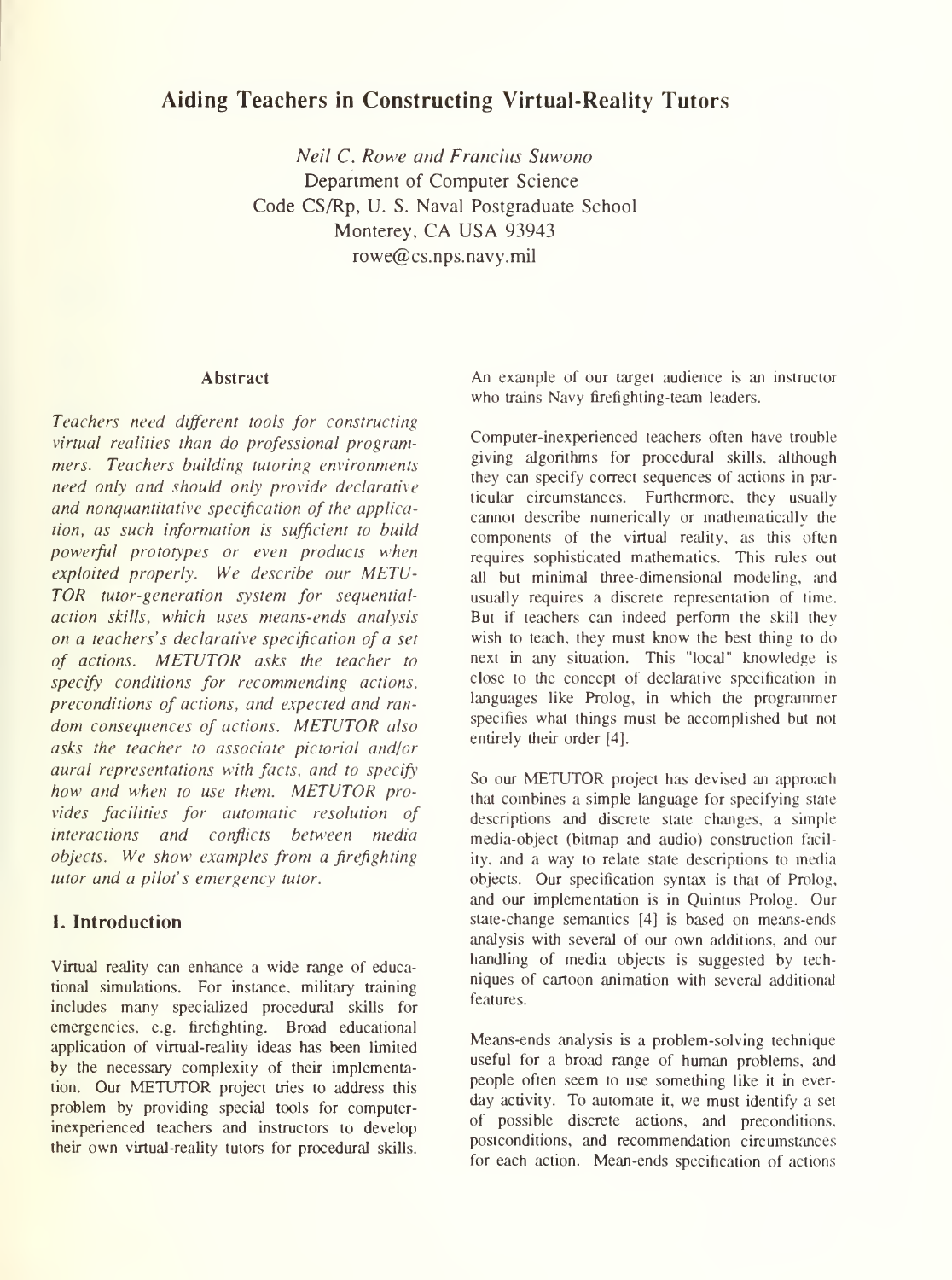permits a tutor to comment on the appropriateness of student actions in solving a problem, since it knows the possible reasons for them. We extend basic means-ends analysis with context dependency (so the same action has different preconditions or results depending on other facts that are true when it is applied), and most importantly, constrained random changes to the states to provide an element of unanticipated challenge to the student. All this teacher-supplied action specification is local infor mation, and for most applications will be intuitive; see section <sup>3</sup> for examples. What teacher errors in specification do occur, as we have observed in forty tutors written using the METUTOR system, are usually errors of omission not commission, for which we have special debugging tools.

Means-ends analysis works by repeatedly comparing the current state and the goal objectives, and then selecting the highest-priority action recommended for at least some of the differences. If the highestpriority action cannot be done immediately, a recursive subproblem ("precondition recursion") is created with goal the preconditions of the desired action. If further differences between current state and goal objectives remain after the desired action has been performed, a new recursive subproblem ("postcondition recursion") is created for the current state. Although more sophisticated methods of planning have been developed in artificial intelligence, means-ends is surprisingly broad in applicability and robust. For instance, random occurrences can be taken in stride because means-ends constantly recomputes what to do. Means-ends can exploit well the automatic backtracking feature of software like Prolog, so even if the teacher's priorities for actions are poor, analysis will eventually back up and try something else. So means-ends is a good choice for tutoring software that computerinexperienced teachers must write.

Using means-ends analysis means that virtual realities constructed with METUTOR are not just passive, but can advise the student. While the student thinks, the tutor reasons hypothetically to find the best sequence of actions to solve the problem from the current state. Then if the student picks a suboptimal action, the tutor can use 22 domainindependent mal-rules (of which more than one could apply to the same situation), exploiting this hypothetical reasoning plus automatic backtracking, to understand what the student is doing. Appropriate tutoring is tied to each mal-rule. For instance:

-If the student's action does not change any-

thing, say so.

-If the original goal is unsolvable, say so and stop.

—If the student has five times avoided a certain best action, give a hint.

—If the student's action's name is similar to the best action, give a hint.

—If the student's action is the exact opposite of the best action, give a hint.

—If the student's action only makes sense by misreading the current state slightly, point this out.

-If the student's action is unnecessary to solve the problem, point this out.

-If the student has returned from a digression, point out where and how they digressed. (A digression is signalled by an action that, while perhaps eventually needed, does not make the problem easier to solve.)

-If the student picks a recommended action, but that action is not of the highest priority, analyze the justifications for both actions in terms of differences in precondition chains in the simplest terms.

Hypothetical reasoning and mal-rules have been used in other procedure tutors, e.g. [2], but meansends permits especially general mal-rules. (Not to be confused with the student mal-rules, 30 additional rules check for teacher errors like misspelled words and impossible preconditions.)

### 2. Specification of graphics

A central objective of METUTOR is to help the teacher set up a many-to-many mapping between facts describing the virtual reality and media objects depicting it. That is, a fact or facts will correspond to media objects or objects, as in the more general Prolog-based approach of [3]. Teachers must obtain or construct images and sounds, and we provide tools to facilitate this. For audio, the teacher will specify a set of frequencies and amplitudes of those frequencies as a function of time within a time period, which permits a variety of simple noises. For images we already provide a simple facility for freehand line-drawing using the mouse, plus the capability of reusing bitmap pictures from a library [5]. Regions can be drawn, moved, scaled, clipped, filled, among other standard graphics operations. When finished, the screen location of the bitmap and its associated fact or facts are associated. Realistic images are not needed in many tutors for adult students, since such students can understand metaphoric symbols; otherwise, a professional program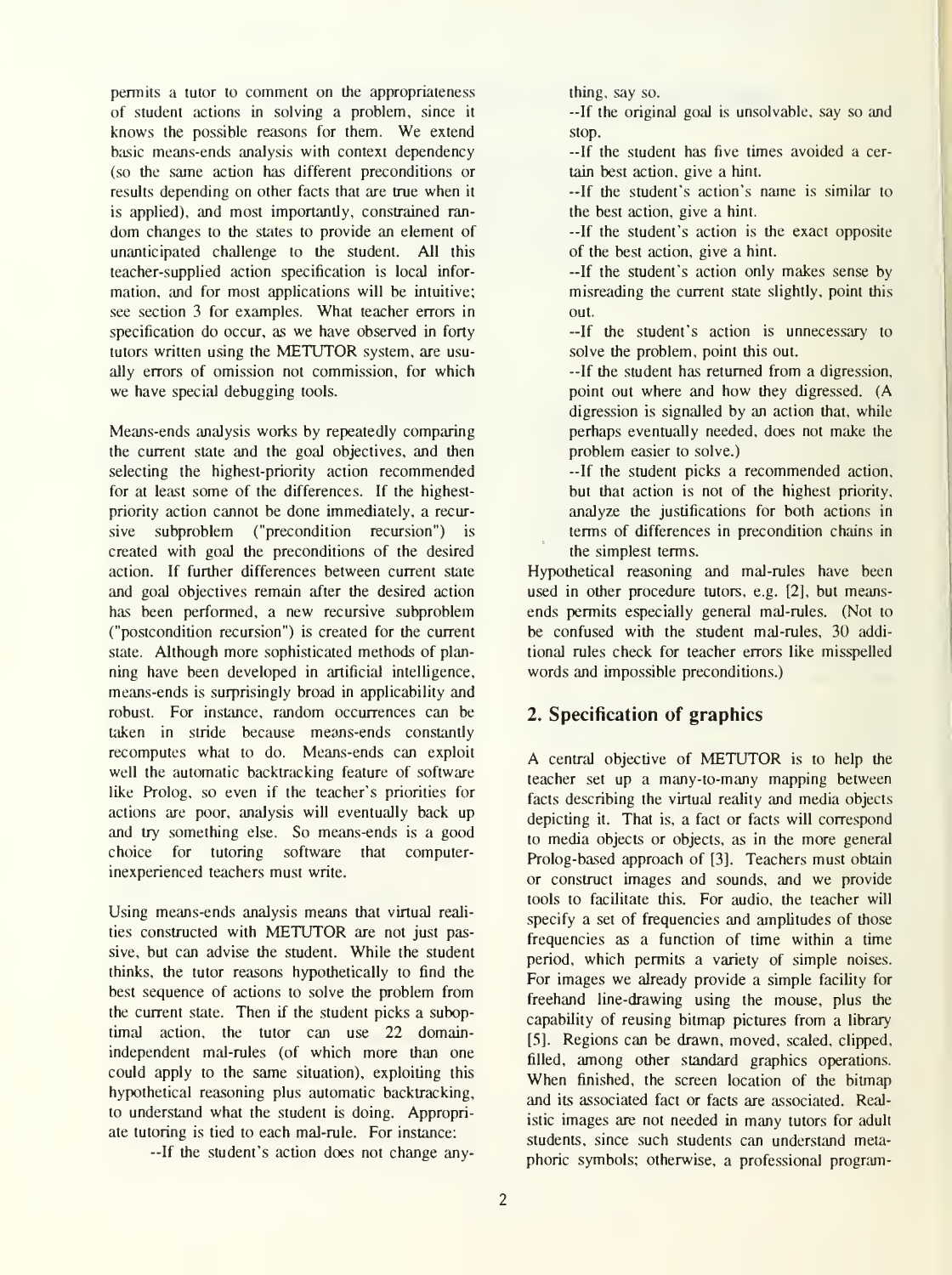mer could later improve an teacher's images and sounds. Figures 1 and 2 show example metaphorical displays.

The mapping between internal facts and media objects can be many-to-many when the semantics of the two is sufficiently different. For instance, a big fire in a compartment on a Navy ship can be shown by bitmaps of flames scattered across the picture. Conversely, multiple facts may correspond to a sin gle image if some facts are necessary to explain others. For instance, the facts that the oxygen has been tested and the oxygen is safe can be displayed in a single image, a dial reading "OK".

An object-oriented system, with inheritance and defaults, is the obvious way to assign properties to media objects. For instance for a firefighting tutor, the instances of flames displayed on the screen can inherit shape and color from an object representing a single prototypical flame, but could override its default size and screen-position attributes when the fire is almost out. In general, a media object can have these inheritable properties (some of which are not yet implemented):

> (1) a pointer to its display representation (image or audio);

(2) a set of immediate generalizations (superconcepts);

(3) size if an image or duration if audio;

(4) brightness if an image or loudness if audio (maximum brightness in our implementation); (5) color if an image (each has a single color in our implementation);

(6) location on the screen if an image or start ing time if audio;

(7) orientation on the screen if an image;

(8) periodicity information if an intermittent image or sound;

(9) contextual conditions under which it is to be displayed (see below);

(10) overlay plane if an image (see below);

 $(11)$  a set of pointers to its subparts.

And pointers to these objects are stored in a table whose retrieval keys are single facts or sets of facts.

METUTOR provides two ways to specify interac tions between media objects. First, as a simple method for handling image overlap, the teacher can specify occlusion order for image pairs. For instance, the image of the medical corpman could always be displayed occluding ("in front of") the image of their patient, as in Figure 1. Typically, movable objects should occlude setting-depicting

images, and people should occlude movable objects. On the other hand, flames and smoke are more tran sparent, and should not occlude one another even if their images overlap, so no occlusion-order specification is needed for them. Images can have holes in which to place other images, like an outline of a tank with room to draw a water level within it. (Simultaneous audio objects just have their signals added, since sounds do not occlude.)

The second kind of interaction between media objects that we provide for is contextual variation in object graphical properties. This is common. For instance, only when the firefighters are at the fire can they see flames; and then they are shown at the center of the screen, otherwise to the right side. As another example, if a fire team member gets injured, that should reduce by one the number of fire team members shown normally. This context dependency differs from the oxygen-display example: The context facts will be displayed normally, but their pres ence causes other facts to be displayed differently. In general, the presence or absence of any fact could affect the display of another.

Surprisingly, we discovered when we began implementing the preceding ideas that some natural language output was essential. To some extent, we can avoid it with metaphorical images and sounds, like radiating lines over a person's head to indicate that they are angry, or sounds of people yelling. But this can hurt clarity: Lines over a person's head could mean saintliness or a bad haircut. So we always display a text box that completely describes the current state. This is essential for currentlyundisplayed facts (like what is happening at the fire when you are not there), orders that are currently in effect, descriptions of mental states, history, and so on, as well as clarifying displayed information. To facilitate natural-language output, we provide a modifiable rule -based system for paraphrasing inter nal representations of state descriptors and actions. We also let text to be drawn directly on the picture, which allows labeling. A fact can be represented by multiple pictures and/or multiple texts, like a picture of a switch with labels on its positions.

Our current implementation is in Prolog with Prowindows and uses bitmaps to hold all stored images. The hardware is Sun Sparc workstations, and this does impose performance limitations because these machines are not designed for real time graphics. So we use bitmaps for all images rather than drawing even simple shapes in real time.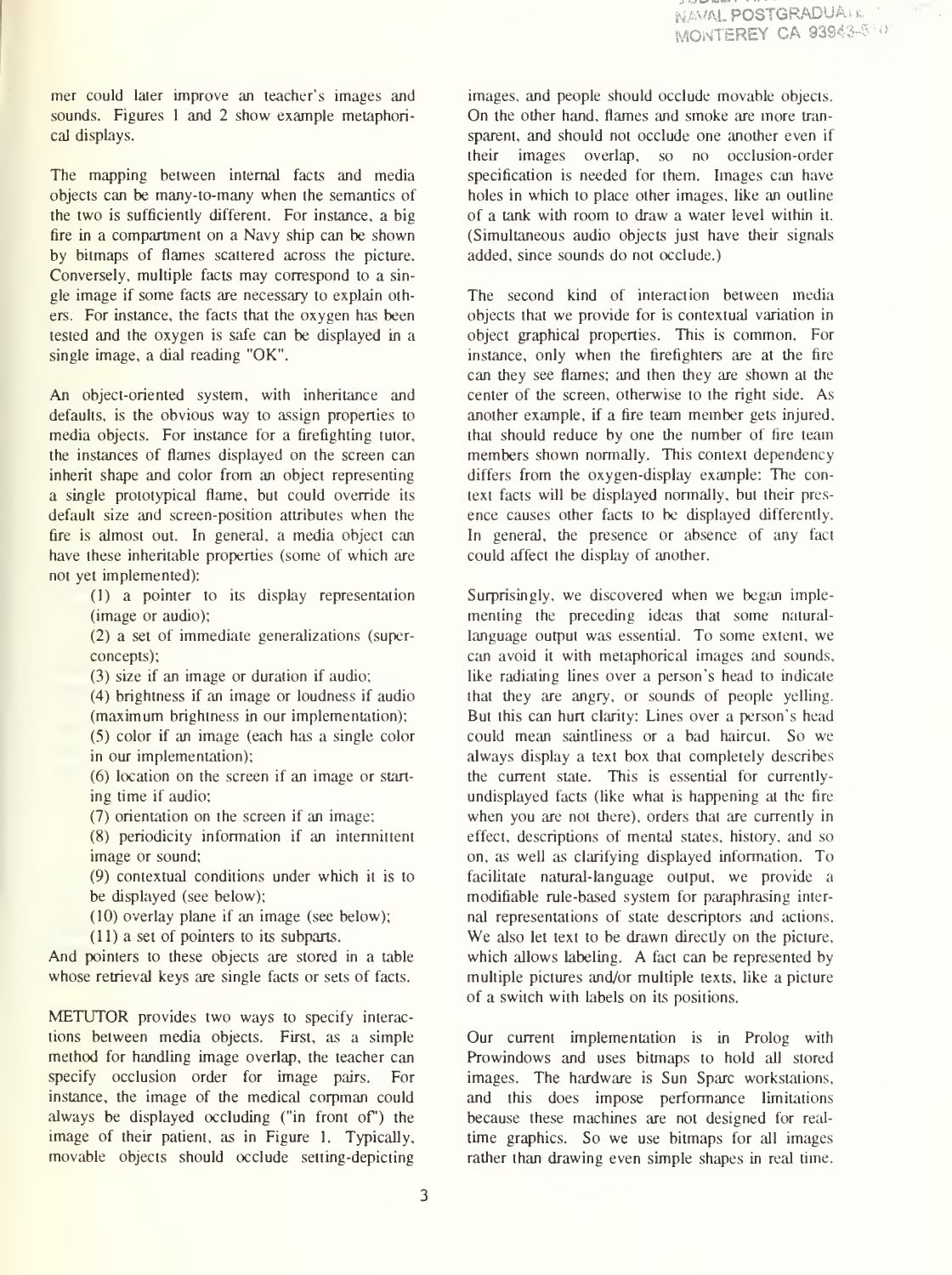Even bitmaps can lake a second to load. So a tech nique for additional efficiency that we have explored is to recompute certain combinations of bitmaps that are commonly shown together, "compiling" them into one big bitmap which can be loaded more quickly than the individuals.

The METUTOR framework extends easily to multi student virtual realities, as in replenishment at sea, a skill which requires the cooperation of two ship commanders [6]. In our implementation of this tutor, each student runs a separate program copy with its own goals, and each program writes into and reads from a shared state file. Each program repeatedly checks the state file before changing it; whenever the file is changed, the other program throws away its previous reasoning and begins reanalyzing the situation with the new state.

#### 3. Examples

Figure <sup>1</sup> shows an example from the tutor previously mentioned for fire team leaders on Navy ships, based on the analysis of [7]. The text box is on top, the graphical representation of the current state is below, and the menu of actions to select is in the lower right. Figure <sup>1</sup> shows a tutoring ses sion during which the student ordered watching of the fire area for reignition of the now-extinguished fire, but he ordered it before emptying the compartment of smoke, and has thereby caused the reflash watchman to collapse from smoke inhalation. So the student then directed the medical corpman to give first aid to the casualty. In the default color implementation, the lower-left shapes are light blue, the water is green, the smoke is yellow, the medic on the right has a red cross, the other people are dark blue, and the other shapes are black. Note the oxygen canister occludes the oxygen tester and the medical corpman occludes the patient. The very bottom of the text box (the description of the current state, almost identical to that of the previous state described) has been obscured to permit seeing some of the previous tutoring. Note that the tutor lets students do foolish things like this sending une quipped people into smoke-filled compartments because the visual consequences are clearer than words, although the tutor does hint. Note also that the tutor noticed that the student has returned from a digression on their previous action.

Figure 2 shows an example from the tutor for emer gency fuel problems on F-4 aircraft [1]. It shows a session in which the student (a pilot) is doing some-

thing useful, but not the most important action at the moment, so the tutor confines itself to hints. Since the name of the best action is similar to that the student chose, a lexical confusion may have occurred. Just four bitmaps, besides the text, were used to create the entire picture; this was deliberate, because real cockpits have easily-confusable switches. Simple subroutines permitted separating the shape and position specifications.

To illustrate declarative teacher specifications, here are examples from the firefighting tutor as they actually appear.

> start\_state([location(repair,locker), raging(fire), smokey]). goal([verified(out(fire)),safe(gases), safe(oxygen),not(equipped(team)), not(smokey),not(watery), not(watched(reflashing)), not(unreplaced(casualty)), not(treated(casualty)), not(dead(casualty)), debriefed(team), deenergized(fire,area)]).

The first two lines above specify that in the starting state the fire team is in their repair locker, die fire is raging, and the fire area is smokey. The remaining lines specify that the student must achieve the fol lowing: the fire is verified to be out, the gases and oxygen in the fire area are safe, the fire team in unequipped, the fire area is neither smokey nor full of water, no reflash watch is on, no unreplaced or untreated or dead casualties are present, and the fire area is deenergized.

#### recommended([out(fire)], extinguish). recommended([not(present(casualty))], [present(medical,corpman)], direct medical corpman).

The first says that if you want the fire to be out, you should extinguish it. The second says that if you want a casualty to no longer be present, then if there is a medical corpman present, you should direct the corpman to handle the casualty.

#### precondition(extinguish, [location(fire), raging(fire), equipped(team), set(boundaries), confronted(fire)]).

This says that to extinguish a fire, you must be at the fire, the fire must be raging, the fire team must be equipped, the boundaries of the fire must be set, and you must be facing the fire.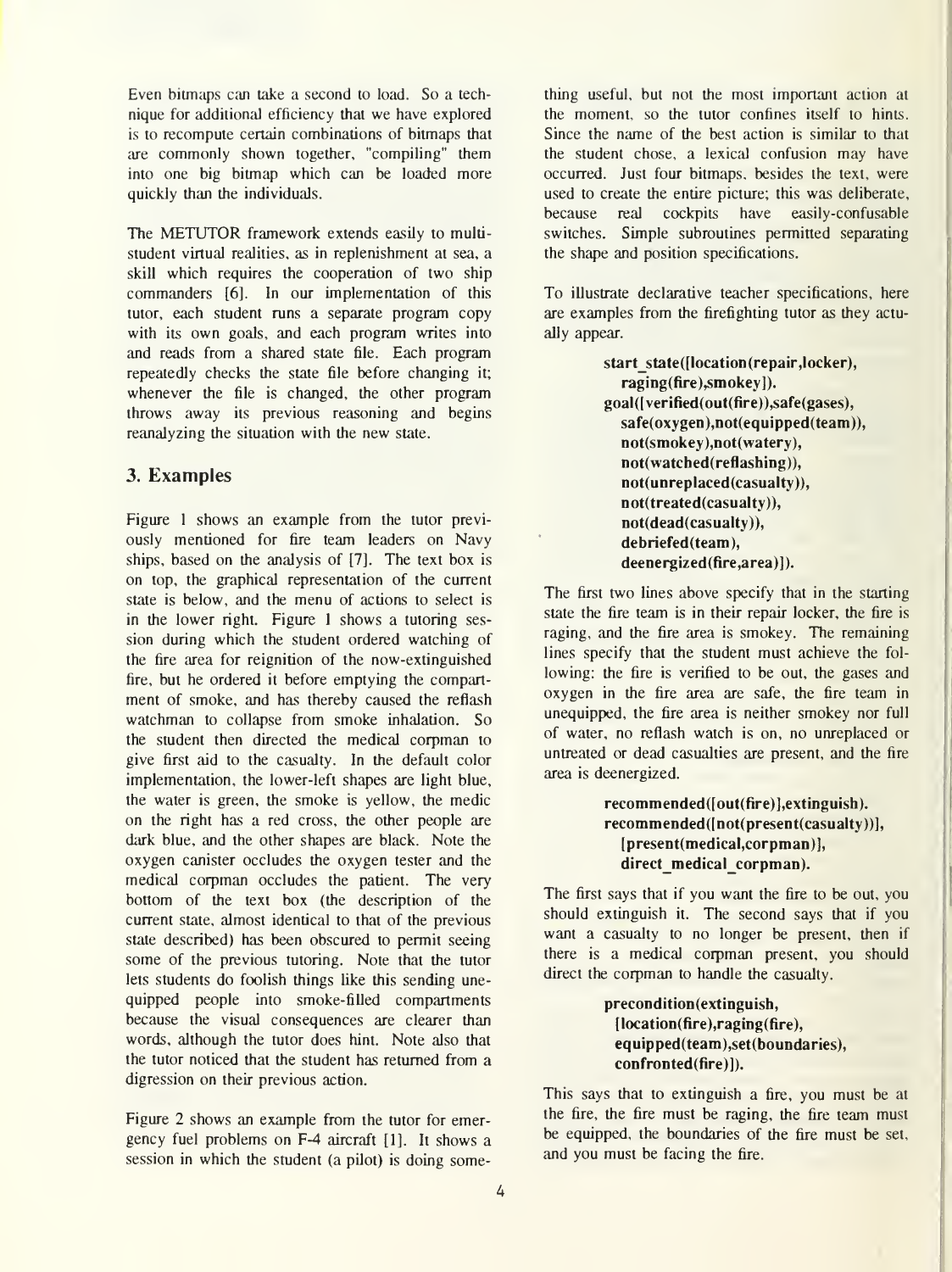```
deletepostcondition(go(fire),
 [location(repair,locker)]).
addpostcondition(extinguish,
 [out(fire),watery,smokey]).
addpostcondition(extinguish,
 [not(deenergized(fire,area))],
 [present(casualty),dead(casualty),
 present(crater),raging(fire)],
 'There is a big explosion!').
```
The first definition says that if you go to the fire, you are no longer at the repair locker. The second says that when a fire is extinguished, the fire is out, the area is watery, and the area is smokey. The last definition says that in the special case where the stu dent tries to extinguish when power to the fire area is on, a casualty is present and dead, a crater in the floor is present, the fire is still raging, and the message "There is a big explosion!" is printed. The last definition overrides the second when both apply.

```
randchange(extinguish,[ ], out(fire),raging(fire),0.3, 'Fire is still raging.').
```
This says that 30% of the time when a student tries to extinguish a fire, they fail.

#### bmap(raging(fire),[location(fire)], fire2,308,135,red).

This says that if the fire is raging and the fire team is at the fire, the screen should show red flames (whose bitmap is in file "fire2") with upper left comer of the bitmap at (308,135). (The position was automatically computed by the shapeconstruction program when the flames were created and situated in <sup>a</sup> dummy box.)

#### opclick(380,6,320,175, (location(fire),smokey],desmoke).

This says that anytime the student clicks the left mouse button in the region 320 pixels wide and 175 pixel high whose upper left comer is at (380,6), while at the same time the simulation has the fire team at the fire and the fire area is smokey, that click means the student wants to desmoke.

#### draw order(present casualty, present\_medical\_corpman). draw\_order(treated\_casualty, present medical corpman).

These say that the image of the medical corpman should occlude images of the casualty and the stretcher (the latter the "treatment").

#### 4. References

[1] M. Kang, "Pilot emergency tutoring system for F-4 aircraft fuel system malfunction using means-ends analysis", M.S. thesis. Department of Computer Science, U.S. Naval Postgraduate School, Monterey CA, June 1990.

(2] R. Loftin, L. Wang, P. Baffes, and G. Hua, "An Intel ligent Training System for Space Shuttle Flight Controllers", Conference on Innovative Applications of Artificial Intelligence, Stanford CA, March 1989, 105-110.

[3] S. Matsuoka, S. Takahashi, T. Kamada, and A. Yonezawa, "A general framework for bidirectional transla tion between abstract and pictorial data", ACM TIS, 10, <sup>4</sup> (October 1992), 408-437.

|4] N. Rowe, Artificial Intelligence though Prolog, Prentice-Hall. Englewood.Cliffs, New Jersey, 1988.

[5] F. Suwono, M.S. thesis, Dept. of Computer Science, Naval Postgraduate School, June 1993.

[6] P. SaJgado, "An intelligent computer-assisted instruc tion system for underway replenishment", M.S. thesis. Department of Computer Science, U.S. Naval Postgraduate School, June 1989.

[7] S. G. Weingart. "Development of <sup>a</sup> shipboard damage control fire team leader intelligent computer aided instructional tutoring system." M.S. Thesis, Department of Computer Science. U. S. Naval Postgraduate School, June 1986.

This work was sponsored by the the U. S. Naval Postgra duate School under funds provided by the Chief for Naval Operations, and by the Defense Advanced Research Projects Agency as part of the <sup>13</sup> Project under AO 8939.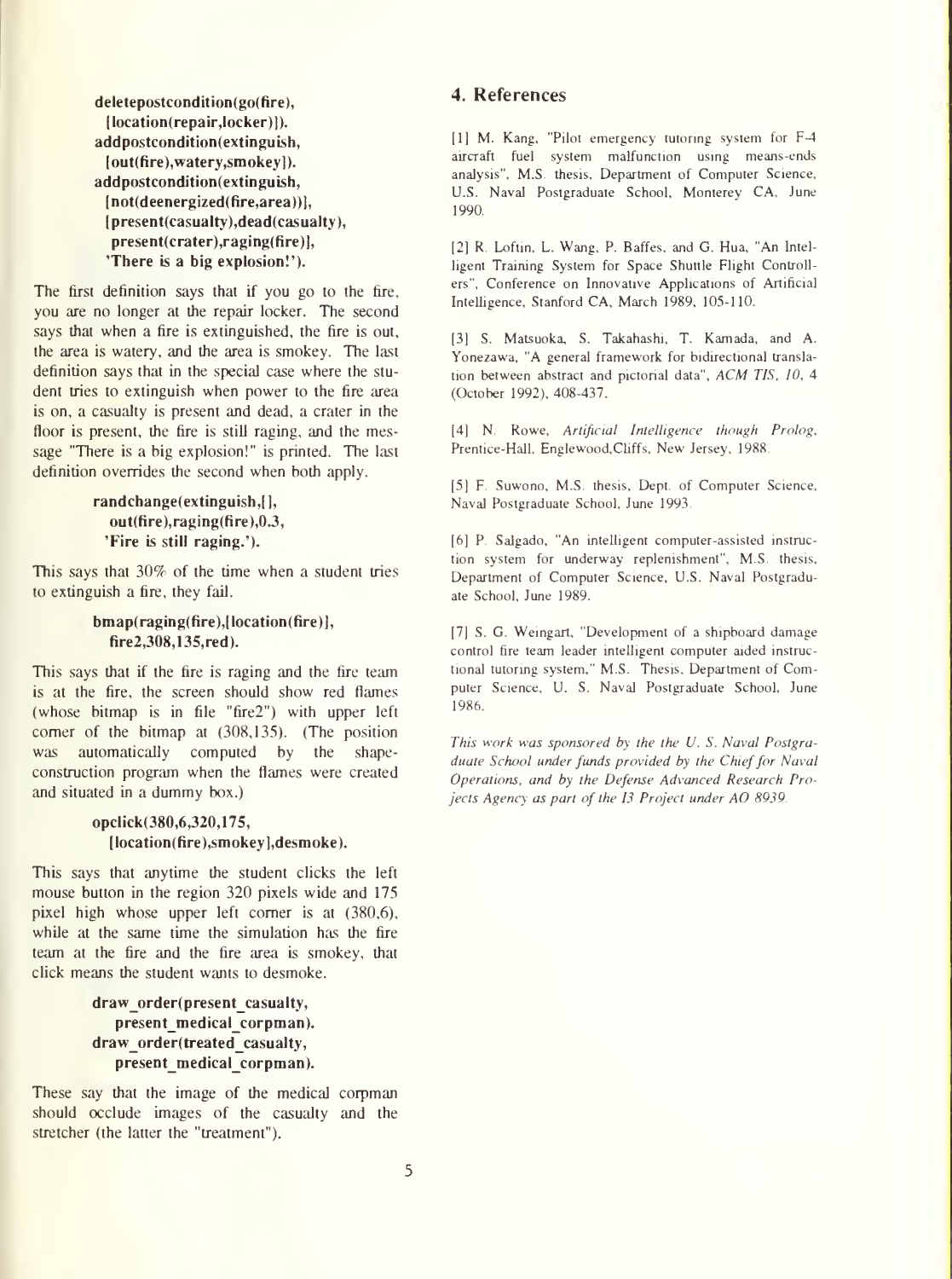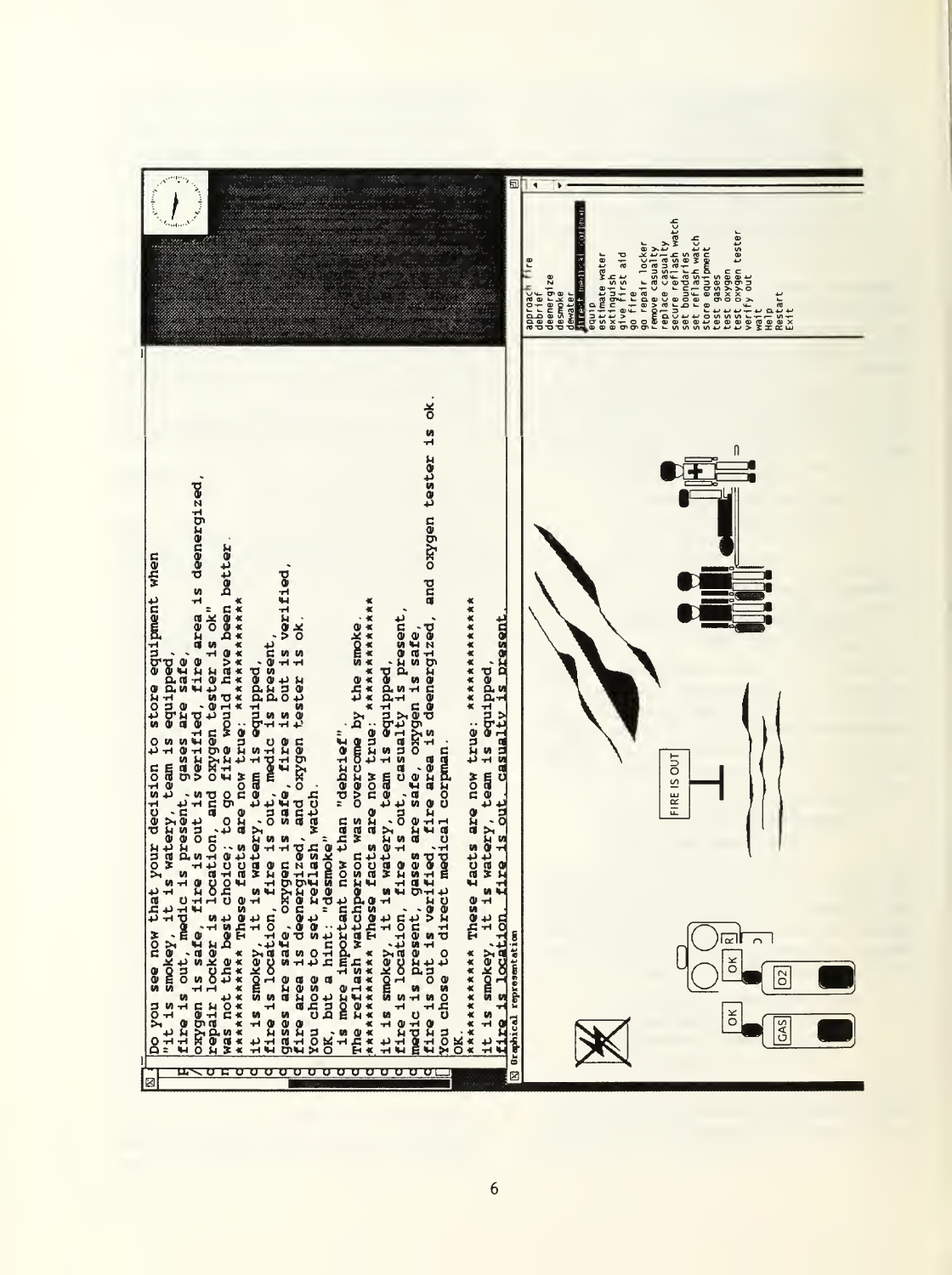

 $\overline{7}$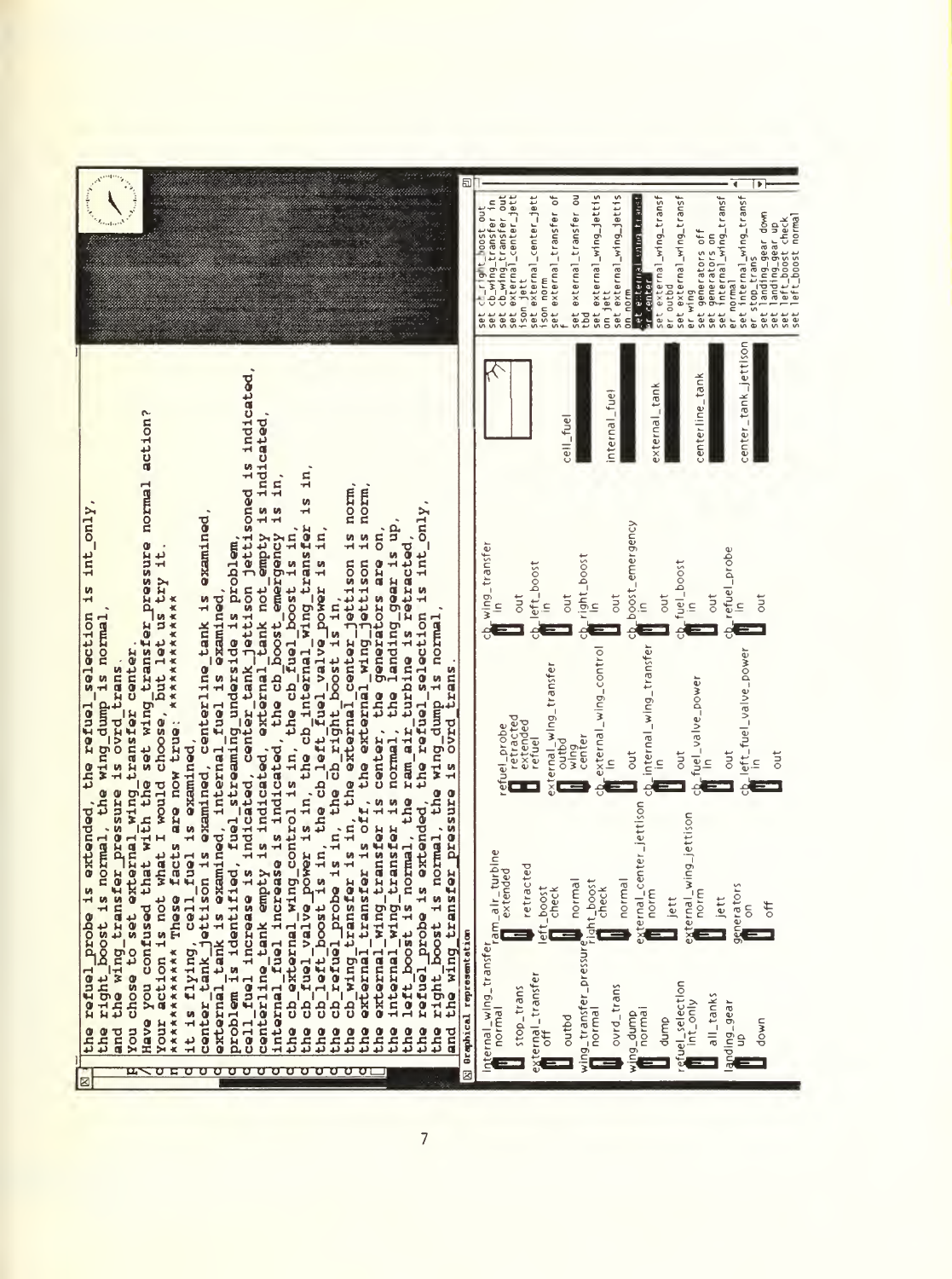# Distribution List

| Defense Technical Information Center<br><b>Cameron Station</b>    |                |  |
|-------------------------------------------------------------------|----------------|--|
| Alexandria, VA 22314                                              | $\overline{2}$ |  |
|                                                                   |                |  |
| Library, Code 52                                                  |                |  |
| Naval Postgraduate School                                         |                |  |
| Monterey, CA 93943                                                | $\overline{2}$ |  |
|                                                                   |                |  |
| <b>Center for Naval Analyses</b><br>2000 N. Beauregard Street     |                |  |
| Alexandria, VA 22311                                              | $\mathbf{1}$   |  |
|                                                                   |                |  |
| Director of Research Administration                               |                |  |
| Code 08                                                           |                |  |
| Naval Postgraduate School                                         |                |  |
| Monterey, CA 93943                                                | $\mathbf{1}$   |  |
| Mr. Russell Davis                                                 |                |  |
| HQ, USACDEC                                                       |                |  |
| Attention: ATEC-1M                                                |                |  |
| Fort Ord, CA 93941                                                | $\overline{2}$ |  |
|                                                                   |                |  |
| Dr. Neil C. Rowe, Code CSRp                                       |                |  |
| Naval Postgraduate School                                         |                |  |
| <b>Computer Science Department</b>                                | 50             |  |
| Monterey, CA 93943                                                |                |  |
| Prof. Ted Lewis, CS/Lt                                            |                |  |
| Naval Postgraduate School                                         |                |  |
| <b>Computer Science Department</b>                                |                |  |
| Monterey, CA 93943                                                | $\overline{2}$ |  |
|                                                                   |                |  |
| <b>LTCOL Francius Suwono</b>                                      |                |  |
| JL. Sengkuni No. 2, Dirgantara III<br>Halim PK AFB, Jakarta 13510 |                |  |
| Indonesia                                                         | $\overline{2}$ |  |
|                                                                   |                |  |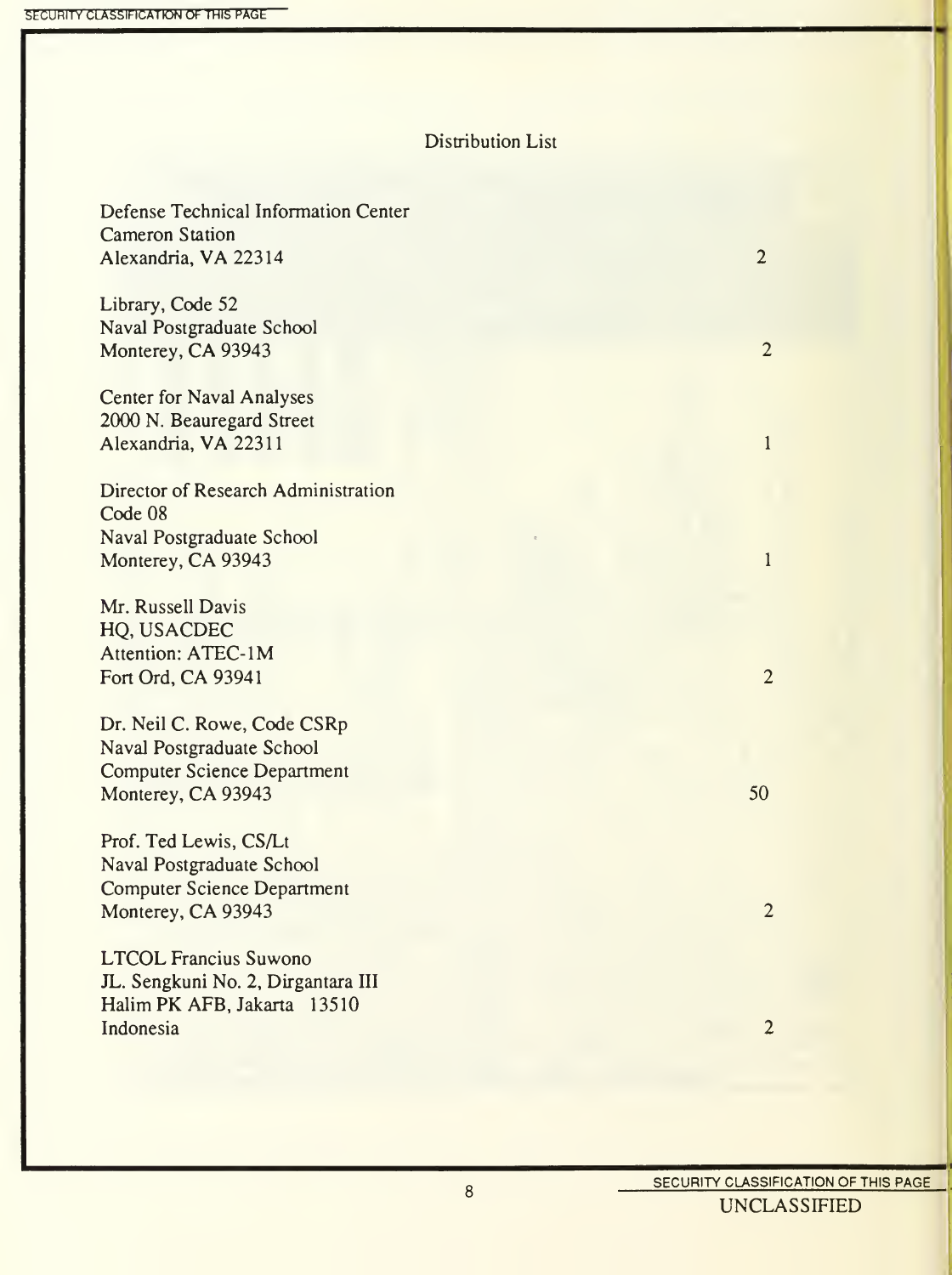